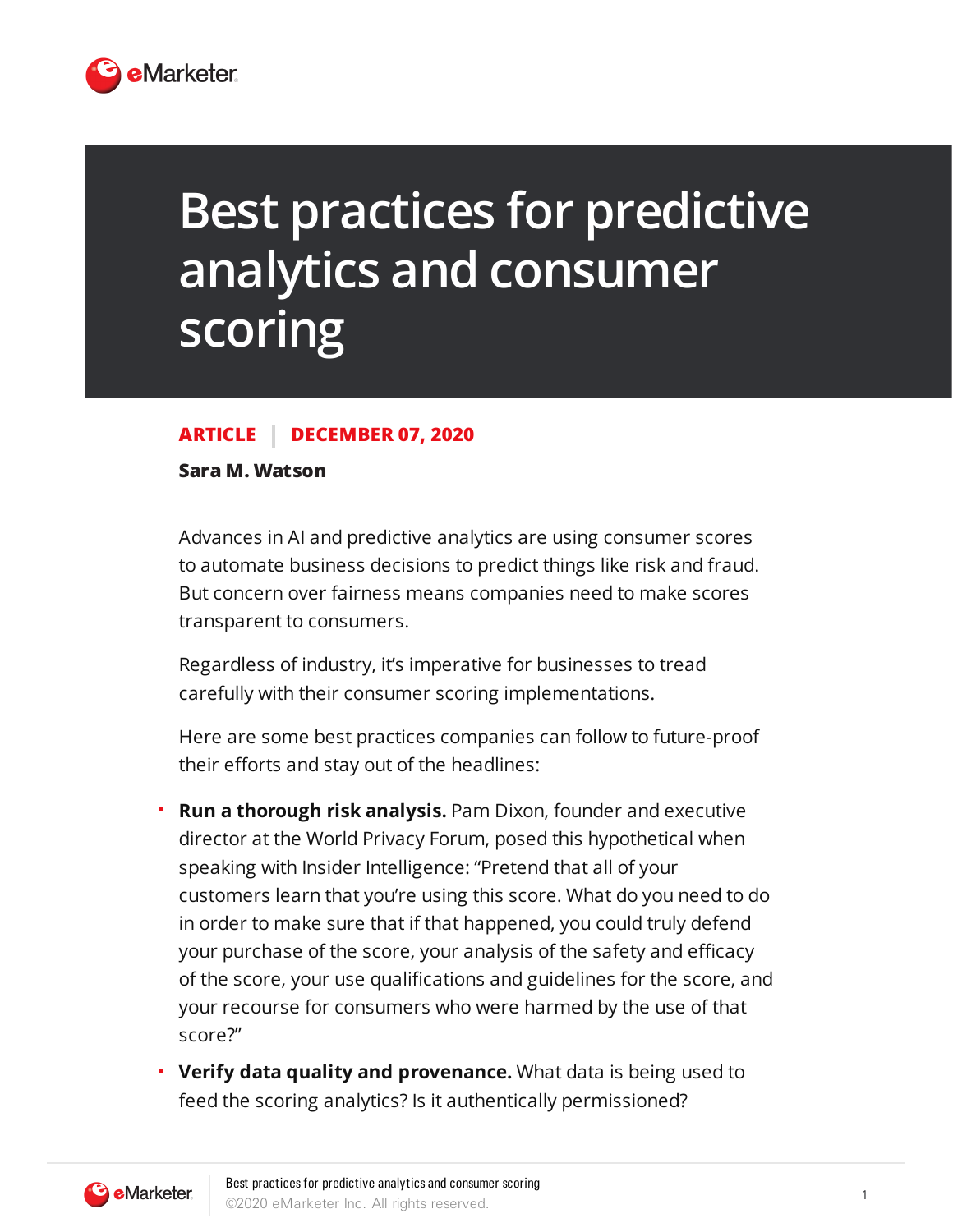- **Make sure models and AI are explainable.** Explainability is especially necessary for highly regulated industries such as financial services, healthcare, or telecoms, and forthcoming AI regulation is likely to require explainability for all algorithmic decision-making.
- **Be as transparent as possible.** What is the range of possible  $\blacksquare$ scores? How are the numbers interpreted? How long is the score kept and how frequently is it updated? Companies should also ask vendors if they can inform consumers that they're using the scoring tool.
- **Evaluate scores for fairness.** Even if scores aren't based on sensitive data, their analytic outcomes can serve as proxies for discrimination. Evaluate scores for disparate impact on protected classes based on age, race, gender, income, etc.
- **Use the right score for the job.** Credit scores have been used for applications beyond finance for things like tenant screening, hiring, and even the SAT adversity score. That's proven contentious with consumers and is potentially subject to regulation.
- **Give consumers access and the ability to contest or correct.** Can consumers request their scores? Can they contest an algorithmic decision or review the data points that went into a scoring model?

To learn more about how novel AI, predictive analytics, and algorithmic decision-making are being used to classify and score consumers, Insider Intelligence subscribers can read our recent report: